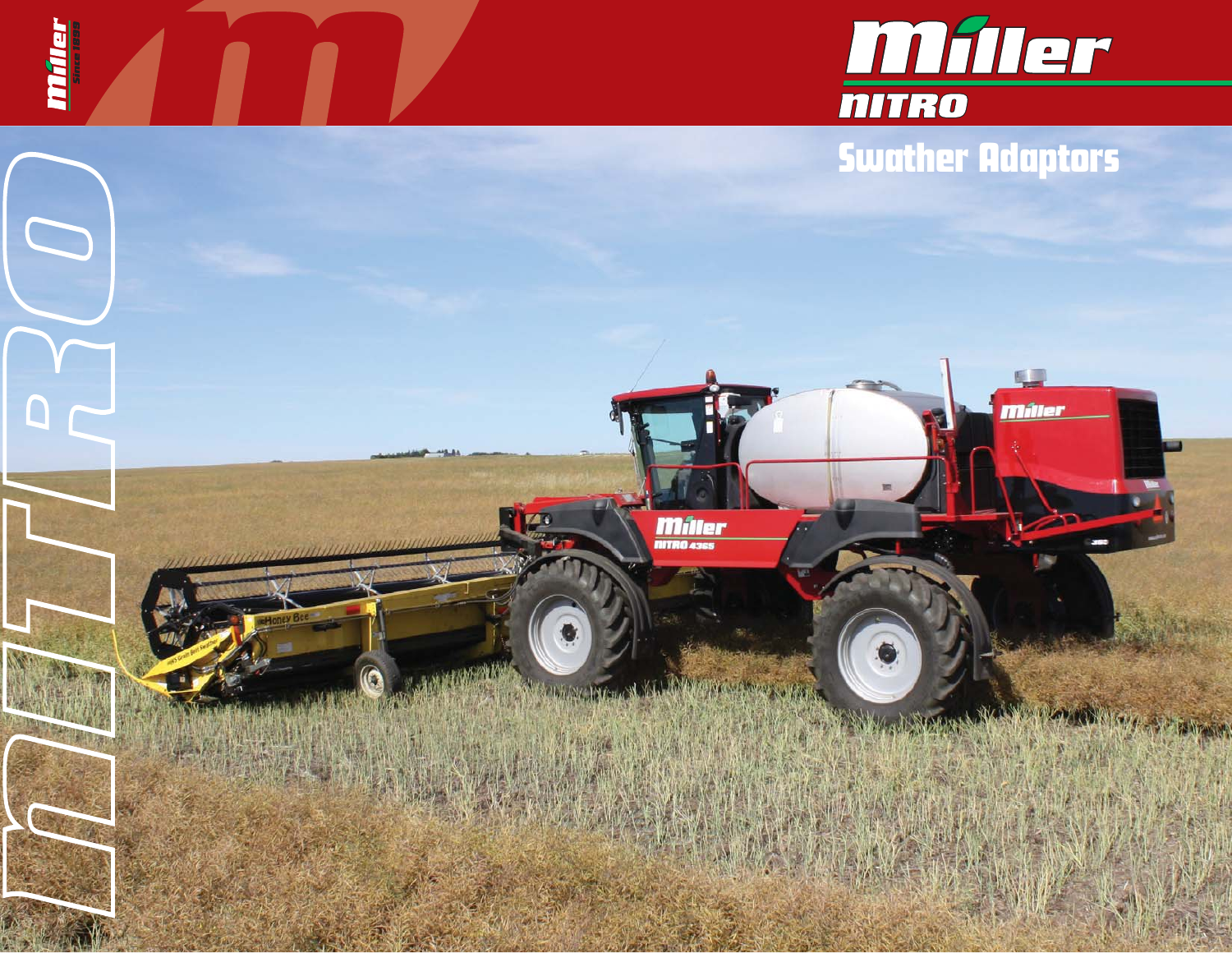# Swath with a Nitro 4000 - Unsurpassed Versatility

*What you've come to expect from a Nitro—and much more*



### *Quick & easy hook up with quick-attach*



Optional quick-attach kit provides disconnect points for the boom and all hydraulic & electrical functions to allow for fast and simple attaching and detaching of boom or swather heads.





#### **Miller Adaptor Kits Available for 4275, 4315, and 4365 Series Nitro**

- $\bullet$  Adaptor Kit for HoneyBee® Grain Belt Header: Max width 42' (12.8m) (kits available for Grain Belt Swather version as well)
- $\bullet$  Adaptor Kit for MacDon® D50/60 series, Draper Headers: Max width 40' (12.2m)

Each Miller Adaptor kit includes: the adaptor frame with leaf spring suspension for header, hydraulic hose kit and fittings, and wiring harness with wire connections for 2 working lights and transport lights (not included).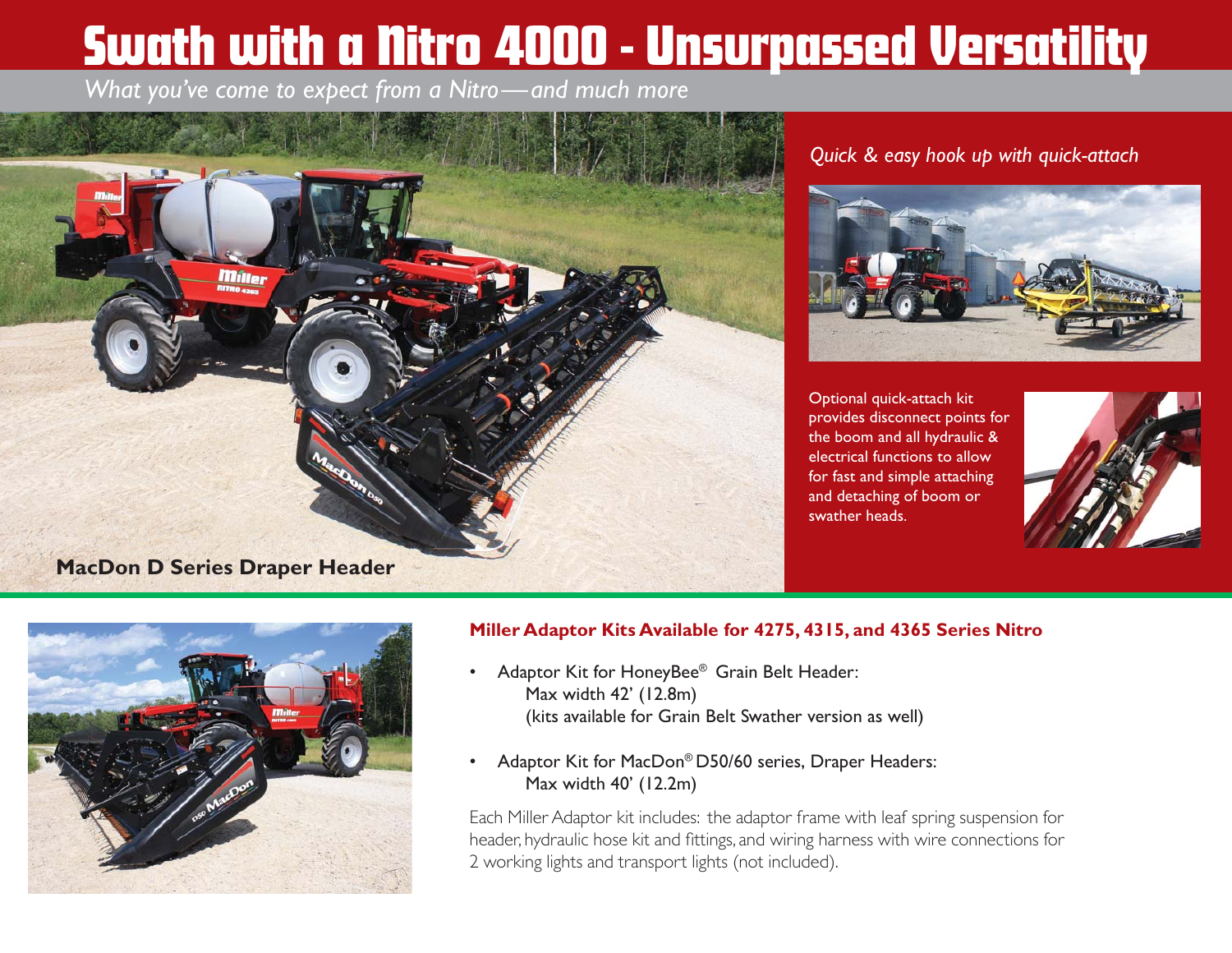



#### *MacDon D Series Draper Header attachment*



*HoneyBee Grain Belt Header or Swather attachment*





#### **Cost Efficient Productivity and Versatility**

Invest in one power unit for both your spraying and swathing needs. Swather adaptor kits are available for 4275, 4315, and 4365 Series Nitro sprayers.

One power unit to buy. One drive train to maintain. One set of gps guidance and steering products to install. Maximize the number of acres you cover in a year with the Nitro 4000 from Miller.

When installing a swather adaptor kit, certain completing kits available from Miller must be used.

We can supply lift arm kits with heavy duty 4" lift cylinders and two telescoping lower lift arms with cylinders and hoses. High capacity hydraulic pumps, quick attach kits, float circuit kit for boom lift arms, and power beyond or power diverter valve kits are also available.

It is advised that the high capacity pump, quick attach system, and float circuit be factory installed.